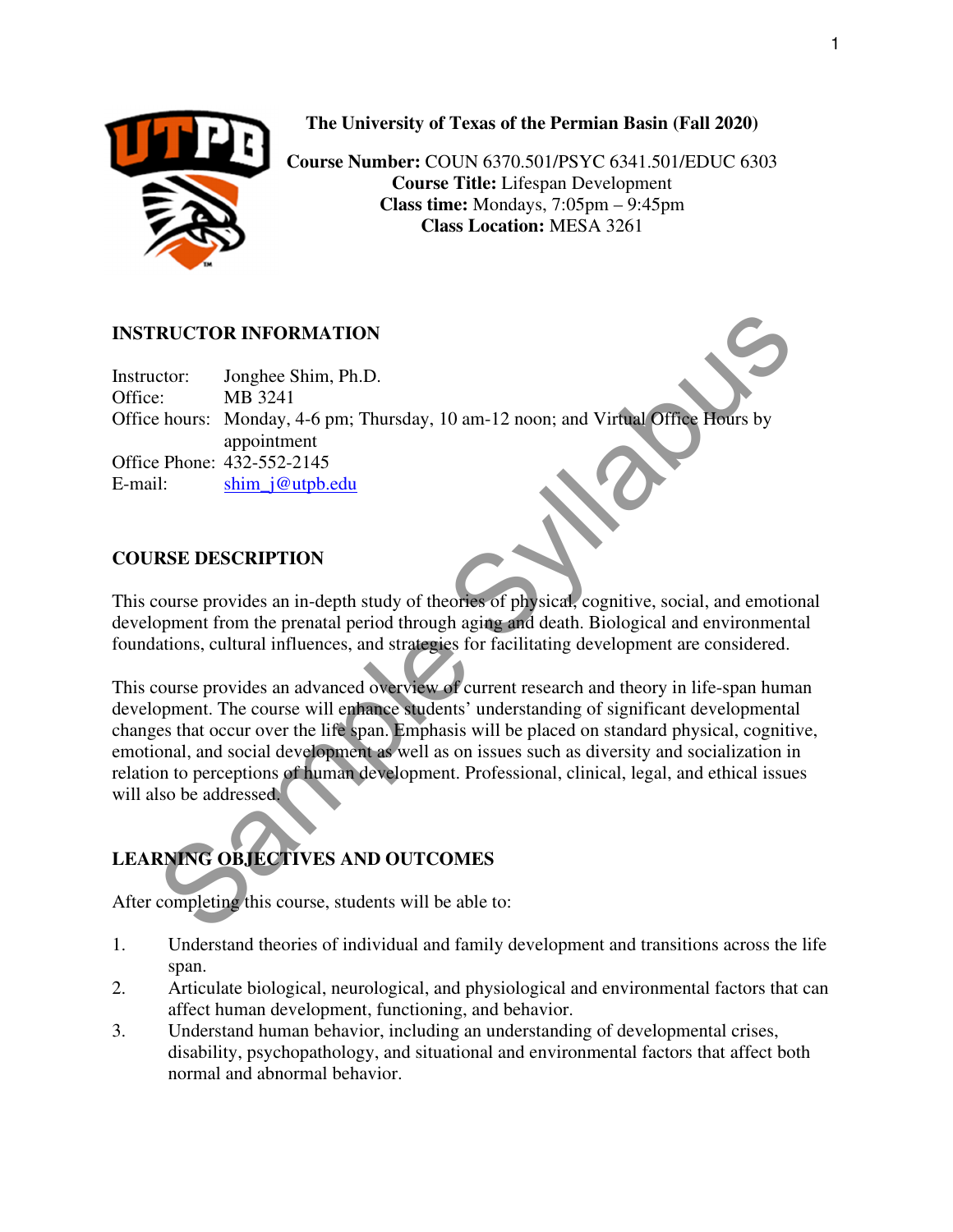- 4. Have a general framework for understanding exceptional abilities and strategies for differentiated interventions.
- 5. Apply ethical and culturally relevant strategies for promoting resilience and optimum development and wellness across the lifespan.
- 6. Identify theories and etiology of addictions and addictive behaviors, including strategies for prevention, intervention, and treatment.

#### **REQUIRED TEXTBOOKS**

- Berk, L. (2014). *Exploring lifespan development* (4<sup>th</sup> ed.). Pearson.
- American Psychological Association. (2019). *Publication manual of the American Psychological Association* (7<sup>th</sup> ed.). American Psychological Association

#### **REQUIRED READINGS**

- American Counseling Association (2014). *Code of ethics*. https://www.counseling.org/resources/aca-code-of-ethics.p
- American School Counselor Association (2016). *ASCA ethical code for school counselor.*  https://www.schoolcounselor.org/asca/media/asca/Ethics/EthicalStandards2016.pdf
- American School Counselor Association (2019). *ASCA school counselor professional standards & Competencies*. American School Counselor Association.
- L. (2014). *Exploring lifespan development* (4<sup>th</sup> ed.). Pearson.<br>
ican Psychological Association. (2019). *Publication manual of the American Psychologia*<br>
Association (7<sup>th</sup> ed.). American Psychological Association<br>
IURE Zambrano, E., Cox, E., Kessel, S., Lerman, E., Solmonson, L., Wines, L. (2018). *The Texas model for comprehensive school counseling programs* (5<sup>th</sup> ed.). Texas Counseling Association. https://tea.texas.gov/Academics/Learning\_Support\_and\_Programs/School\_Guidance\_and \_Counseling/School\_Guidance\_and\_Counseling/

\* Additional readings may be provided during the course of the semester from non-textbook sources. Articles and other course materials will be posted on CANVAS.

## **EVALUATION AND ASSIGNMENTS**

All written assignments must be done according to the APA Publication Manual ( $7<sup>th</sup>$  ed.). Work should be double-spaced, with a 12-point Times New Roman font. Graduate-level written expression is expected, and grammatical errors and misspellings are subject to a significant decrease in grade. Student assignments should be clear and concise, provide evidence of scholarship, include unbiased language and adhere to the page length provided by the instructor.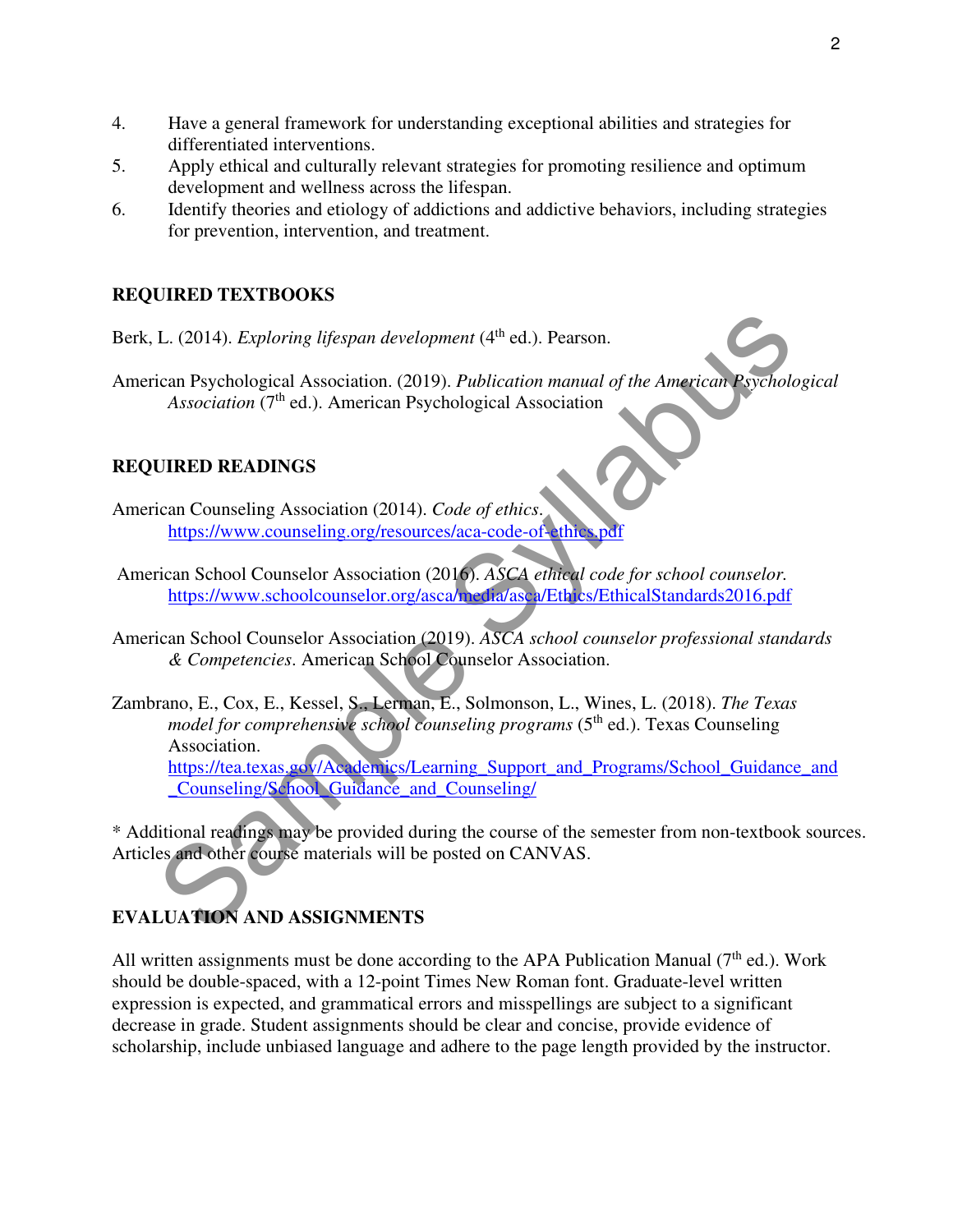**1. Reflection Papers (Due: Monday, 9/14 & Monday, 11/2):** An important aspect of becoming a clinical mental health or school counselor is reflecting on course content. Students will be asked to read two journal articles on each of the topics listed and write reflection papers about each article addressing what the student has learned, how it compares and/or contrasts to the student's previous knowledge, and how the information will be used in the context of their work as a clinical mental health or school counselor. Each reflection paper will be no more than 4 pages (5 page with the title page). The articles will be accessible through Canvas.

#### *Reflection #1 Life Span and Resiliency Theory*

Smith-Osborne, A. (2007). Life span and resiliency theory, *Advances in Social Work, 8*(1), 152-168.

#### *Reflection #2 Addiction across the Life Span*

Cleary, M., & Thomas, S. P. (2017). Addiction and Mental Health Across the Lifespan: An overview of some contemporary issues*, Issues in Mental Health Nursing, 38,* 2-8.

- **2. Exam (Monday, 10/05):** Exam material includes all text and course material up to exam date. There will be 50 multiple choice exam questions worth 2 points each. The exam was designed to elicit student understanding of the foundation, practices, and processes practice across client/student populations and contexts related to stages of development across the lifespan.
- effection #1 Life Span and Resiliency Theory<br>
mith-Osborne, A. (2007). Life span and resiliency theory, Advances in Social Work 8(1)<br>
152-168.<br>
effection #2 Addiction across the Life Span<br>
election #2 Addiction across the **3. Personal Development and Professional Identity Paper (Due: Monday, 10/19):** Students will compose a 6-page (minimum) APA-style paper reflecting on their own lifespan development using a lifespan theory discussed in class. You are to utilize this development theory as a framework for discussing your own lifespan development, including critical events which have shaped you into the person you are today. After you have discussed your own development from a particular theoretical framework, you will discuss how your development led to you choosing your current educational goals (i.e., how did your development contribute to your desire to become a clinical mental health or school counselor?). This assignment is intended to make theories "come alive" and will require a degree of self-disclosure. Please make sure that you respect your personal boundaries and do not feel pressured to disclose particularly sensitive information.
- **4. Presentation (Monday, 11/9 or Monday, 11/16):** In groups of two (2), choose a topic that interests your group related to a developmental issue (e.g. mental retardation, autism, fetal alcohol syndrome, blended families, midlife crises, or Alzheimer's disease). The purpose of the project is for you to gain more knowledge or skill in an area that you can use in your current or future work as a clinical mental health or school counselor. The presentation (30 minute presentation plus 5-7 minutes of discussion) should be creative and informative, and encourage class participation. The information provided must go beyond that which is presented in the textbook. Students must cite at least 5 recent (no more than 5 years old) references from empirical research. Your group is responsible for developing a PowerPoint presentation which includes research-based information on the following:
	- a. Description of the problem / topic of investigation (review of the literature)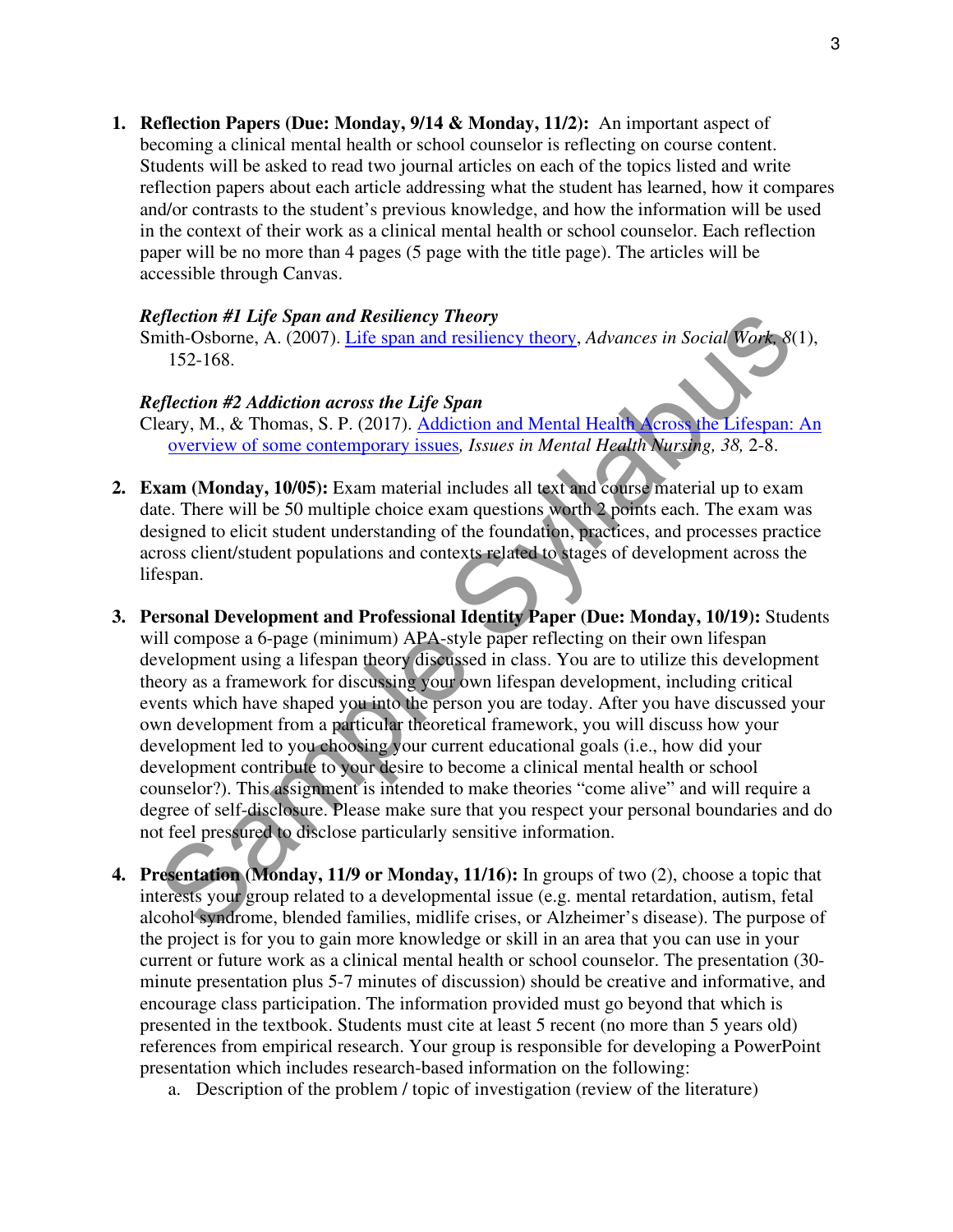- b. Why this problem / topic is important
- c. Relevance of this problem / topic to minority populations
- d. How is this problem / topic is addressed by communities and/or schools (brief review of most relevant treatment, interventions, counseling strategies supported in the literature)?
- e. A conclusion summarizing the project including your personal perspectives and thoughts about the future of this topic
- **5. Milestone Assignment (Due: Monday, 12/07):** Students will construct a chart, or any type of visual of their choosing, to depict life span developmental milestones. Theorists that must be included at each appropriate age level are: Piaget, Erikson, Kohlberg, Bandura, Vygotsky, Sternberg, and Kubler-Ross. Other theorists of the student's choosing may be included. Your visual should highlight the essential developmental features of each age category and a sampling of concerns or issues relative to that age. Provide emphasis and identify the age group in which you anticipate to work with in the future.

| of visual of their choosing, to depict life span developmental milestones. Theorists that must<br>be included at each appropriate age level are: Piaget, Erikson, Kohlberg, Bandura, Vygotsky,<br>Sternberg, and Kubler-Ross. Other theorists of the student's choosing may be included. Your<br>visual should highlight the essential developmental features of each age category and a<br>sampling of concerns or issues relative to that age. Provide emphasis and identify the age<br>group in which you anticipate to work with in the future.                                                                                                                                                                            |                               |                            |  |  |  |
|--------------------------------------------------------------------------------------------------------------------------------------------------------------------------------------------------------------------------------------------------------------------------------------------------------------------------------------------------------------------------------------------------------------------------------------------------------------------------------------------------------------------------------------------------------------------------------------------------------------------------------------------------------------------------------------------------------------------------------|-------------------------------|----------------------------|--|--|--|
| The goal is to develop a chart that will assist the student in his/her graduate studies, clinical<br>practice, and for certification and licensure preparation, etc. Students may collaborate on this<br>project but each must turn in their own chart. A grading rubric will be provided on Canvas.<br>Creativity is encouraged; however, the instructor is most interested in the development of<br>charts that will be useful to the student for a long period of time. This assignment will be<br>very easy to complete if the student works on it each week as we discuss each stage of<br>development or if the class works collaboratively on this project.<br><b>COURSE REQUIREMENTS TIMELINE AND POINTS BREAKDOWN</b> |                               |                            |  |  |  |
| Course requirements                                                                                                                                                                                                                                                                                                                                                                                                                                                                                                                                                                                                                                                                                                            | Due Date                      | <b>Points Possible</b>     |  |  |  |
| <b>Reflection Papers</b>                                                                                                                                                                                                                                                                                                                                                                                                                                                                                                                                                                                                                                                                                                       | Monday, 9/14 & Monday, 11/2   | $100(50 \text{ pts each})$ |  |  |  |
| Exam                                                                                                                                                                                                                                                                                                                                                                                                                                                                                                                                                                                                                                                                                                                           | Monday, 10/05                 | 100                        |  |  |  |
| Develop. & Prof. Identity Paper                                                                                                                                                                                                                                                                                                                                                                                                                                                                                                                                                                                                                                                                                                | Monday, 10/19                 | 100                        |  |  |  |
| Presentation                                                                                                                                                                                                                                                                                                                                                                                                                                                                                                                                                                                                                                                                                                                   | Monday, 11/9 or Monday, 11/16 | 100                        |  |  |  |
| <b>Milestones Chart</b>                                                                                                                                                                                                                                                                                                                                                                                                                                                                                                                                                                                                                                                                                                        | Monday, 12/07                 | 100                        |  |  |  |
| <b>GRADING SCALE</b>                                                                                                                                                                                                                                                                                                                                                                                                                                                                                                                                                                                                                                                                                                           |                               |                            |  |  |  |

## **COURSE REQUIREMENTS TIMELINE AND POINTS BREAKDOWN**

# **GRADING SCALE**

Scores for all assignments will be entered to Canvas when graded. A final letter grade will be based on total points earned and not percentages.

465-500 points (93-100 %) = A 425-464 points  $(85-92\%) = B$ 385-424 points  $(77-84%) = C$ 384 points or below (Below  $77\%$ ) = F \* No grades of "D" are given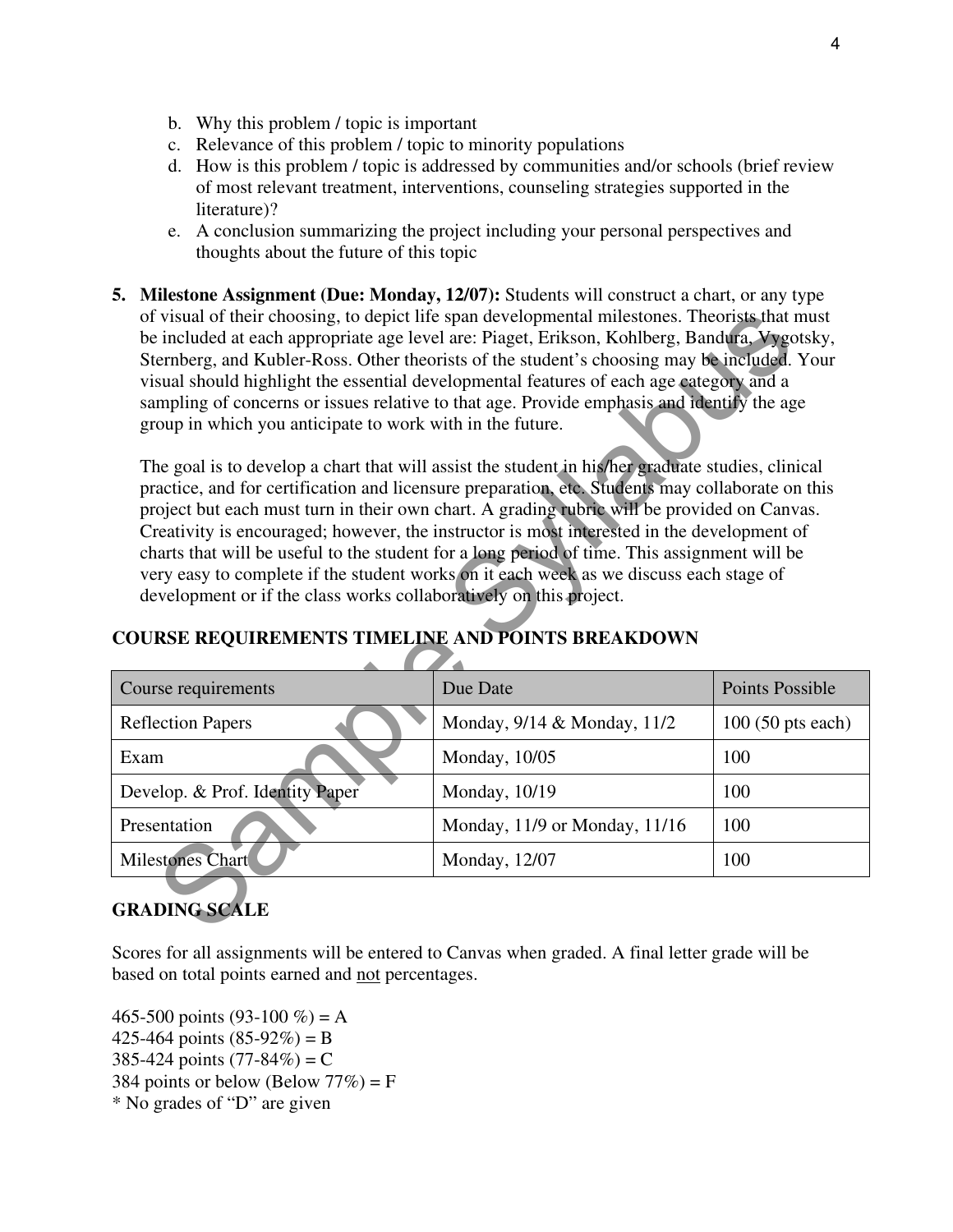## **ALIGNMENT OF COURSE OBJECTIVES TO NATIONAL AND STATE STANDARDS**

The table below includes the alignment of the course objectives to standards provided by state and national accrediting entities. Information detailing each competency can be found in the next section, titled "professional competencies".

| Objective | <b>CACREP</b>                      | <b>TEA Standard</b>                 | <b>TExES</b>  | Method of Evaluation                                  |
|-----------|------------------------------------|-------------------------------------|---------------|-------------------------------------------------------|
|           | F3a, C2j, G2c                      | I8, I10, IV5                        | 001, 002, 003 | Personal Dev. & Professional<br><b>Identity Paper</b> |
|           | F <sub>3</sub> b, G <sub>3</sub> h | I8, I10, I1, I1,<br>IV <sub>5</sub> | 001, 002, 003 | <b>Milestones Chart Assignment</b>                    |
| 3         | F3e, F3f, C2b,<br>C2f, G2c         | I10                                 | 001, 002, 003 | Presentation                                          |
| 4         | F3g, F3h, C2b,<br>G3d, G3e         | I10, I11                            | 001, 002, 003 | Presentation                                          |
| 5         | F3i, C2j, G3e                      | I11                                 | 001, 002, 003 | <b>Reflection Paper#1</b>                             |
| 6         | C1d, F3d                           | I8, IV5                             | 001, 002, 003 | <b>Reflection Paper #2</b>                            |

#### **STUDENT SUPPORT SERVICES**

| $\overline{2}$                                                                                                                | F <sub>3</sub> b, G <sub>3</sub> h                  | I8, I10, I1, I1,<br>IV <sub>5</sub> |                 | 001, 002, 003                              | <b>Milestones Chart Assignment</b>                     |
|-------------------------------------------------------------------------------------------------------------------------------|-----------------------------------------------------|-------------------------------------|-----------------|--------------------------------------------|--------------------------------------------------------|
| 3                                                                                                                             | F3e, F3f, C2b,<br>C <sub>2f</sub> , G <sub>2c</sub> | I10                                 |                 | 001, 002, 003                              | Presentation                                           |
| $\overline{4}$                                                                                                                | F3g, F3h, C2b,<br>G3d, G3e                          | I10, I11                            |                 | 001, 002, 003                              | Presentation                                           |
| 5                                                                                                                             | F3i, C2j, G3e                                       | I11                                 |                 | 001, 002, 003                              | <b>Reflection Paper #1</b>                             |
| 6                                                                                                                             | C1d, F3d                                            | I8, IV5                             |                 | 001, 002, 003                              | Reflection Paper #2                                    |
| <b>STUDENT SUPPORT SERVICES</b><br>The table below lists some of the university services that are available to UTPB students. |                                                     |                                     |                 |                                            |                                                        |
|                                                                                                                               |                                                     |                                     |                 |                                            |                                                        |
| <b>SERVICE</b>                                                                                                                |                                                     |                                     | <b>CONTACT</b>  |                                            |                                                        |
|                                                                                                                               | <b>Students with Disabilities</b>                   |                                     |                 |                                            | Call 432-552-4696 or contact Mr. Paul Leverington      |
| <b>Bookstore</b>                                                                                                              |                                                     |                                     |                 | Call 432-552-0220 or click Bookstore       |                                                        |
| <b>Services</b>                                                                                                               | Counseling & Psychological                          |                                     |                 |                                            | Call 432-552-2365 or click Counseling & Psychological  |
| my.utpb.edu Support                                                                                                           | Email, Outlook 365, and                             |                                     | <b>Services</b> | <b>Click Information Resources Service</b> |                                                        |
| <b>Financial Aid</b>                                                                                                          |                                                     |                                     |                 | Call 432-552-2620 or click Financial Aid   |                                                        |
|                                                                                                                               | J. Conrad Dunagan Library                           |                                     |                 | Call 432-552-2370 or click UTPB Library    |                                                        |
| Registrar                                                                                                                     |                                                     |                                     |                 | Call 432-552-2635 or click registrar       |                                                        |
| <b>Student Services</b>                                                                                                       |                                                     |                                     |                 | <b>Click Student Services</b>              |                                                        |
|                                                                                                                               | <b>Canvas Technical Support</b>                     |                                     |                 |                                            | Call 1-866-437-0867 or click Canvas Technical Support, |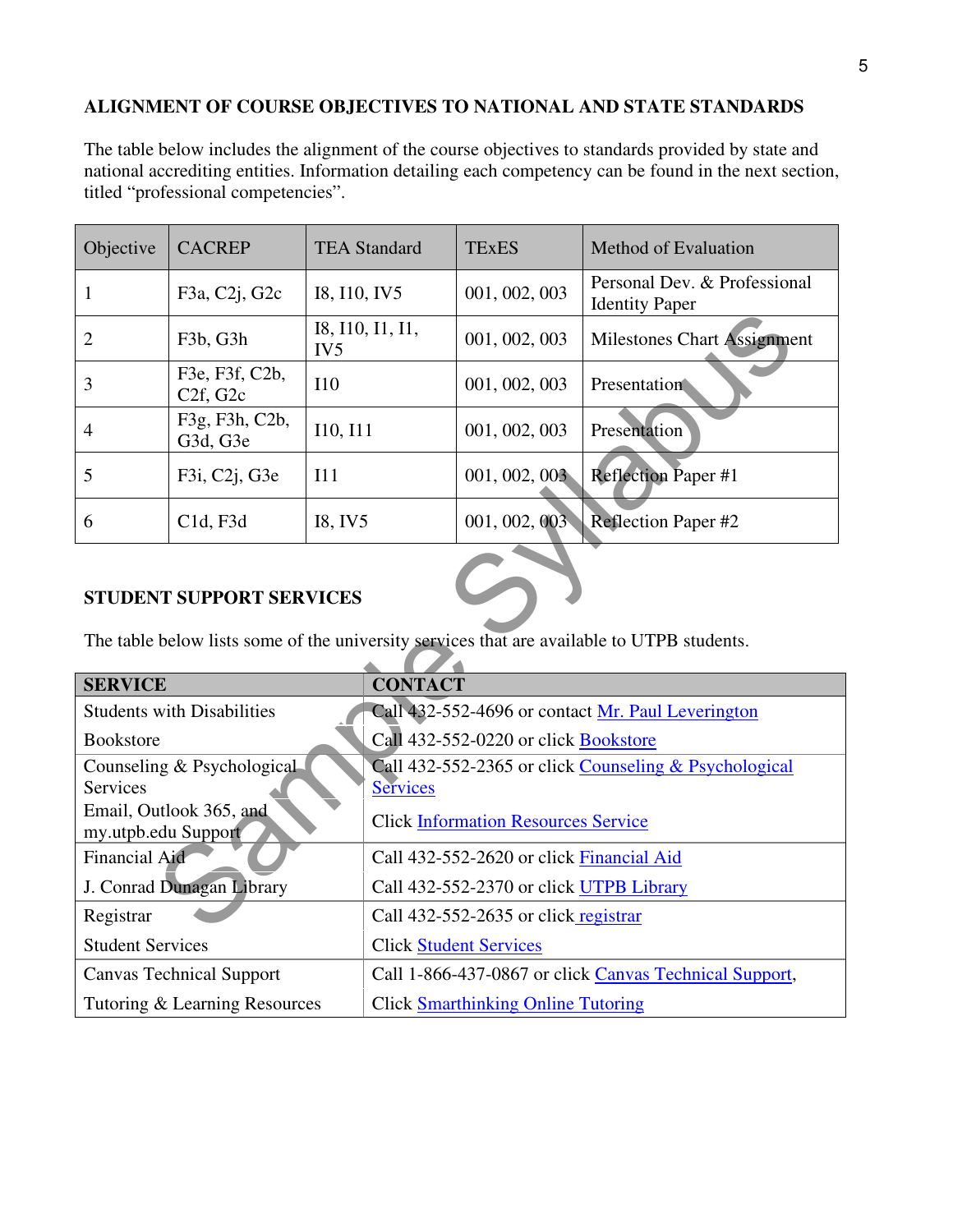## **UNIVERSITY, PROGRAM, AND COURSE POLICIES**

**1. Attendance and Participation:** This course is relational by design; therefore, attendance and punctuality are required. As we only meet once per week, it is vital that you make every effort to attend. If students find themselves in extenuating circumstances, please notify the instructor before class. Students will be responsible for announcements that are made and any work that is done during absence. If students anticipate missing more than two class sessions, please see the instructor immediately to discuss whether it is appropriate to take this course at this time. Students are not penalized for absences related to religious observances or extenuating circumstances.

|                                                                                                 | Students are expected to demonstrate consistent attendance. Attendance is defined as being present<br>the start of class, being in class during class time, and staying until the end of class. Students canno<br>miss more than 10% of the courses. The policy allows for two (2) absences. Any absence missed af<br>two (2) absences will result in loss of credit for the course.                                                                                                                                                                                                                                                                                                                            |  |  |  |
|-------------------------------------------------------------------------------------------------|-----------------------------------------------------------------------------------------------------------------------------------------------------------------------------------------------------------------------------------------------------------------------------------------------------------------------------------------------------------------------------------------------------------------------------------------------------------------------------------------------------------------------------------------------------------------------------------------------------------------------------------------------------------------------------------------------------------------|--|--|--|
|                                                                                                 | Students must participate in discussions such that their preparation for class is evident. Active<br>participation and professional courtesy are expected. A general guide for in-class participation follo                                                                                                                                                                                                                                                                                                                                                                                                                                                                                                     |  |  |  |
| <b>Evaluation</b>                                                                               | <b>Observations</b>                                                                                                                                                                                                                                                                                                                                                                                                                                                                                                                                                                                                                                                                                             |  |  |  |
| Excellent                                                                                       | Proactive participation: Respectively listens, actively contribute to class by<br>offering ideas, asking questions, and never displaying disruptive behaviors.                                                                                                                                                                                                                                                                                                                                                                                                                                                                                                                                                  |  |  |  |
| Satisfactory                                                                                    | Reactive participation: Follow-up contributions, but relying on others'<br>reactions, or just reflecting on opinion rather than exploration, contemplation,<br>and study.                                                                                                                                                                                                                                                                                                                                                                                                                                                                                                                                       |  |  |  |
| Acceptable                                                                                      | Present and awake, but only passively participation, not actively involved                                                                                                                                                                                                                                                                                                                                                                                                                                                                                                                                                                                                                                      |  |  |  |
| Unsatisfactory                                                                                  | Present, but not attentive, irrelevant contributions that inhibit the progress of<br>the class, displaying disruptive behavior and unwilling ness to learn.                                                                                                                                                                                                                                                                                                                                                                                                                                                                                                                                                     |  |  |  |
|                                                                                                 | 2. Time Management: Student should expect to spend three hours on preparation and learning<br>assignments for every semester credit hour of this course to be successful. If a class is a 3-semester<br>credit hour class, it is expected that a student should spend about 9 hours out of class on assignment<br>addition to 3 hours of in-class time for a total of about 12 hours per week to obtain an "A" in a class<br>important to develop a 'time management plan' to be successful. Assignments in this course will re<br>that you provide yourself enough time to complete each them. They require deep thinking and plan<br>so give yourself enough time to work on them so that you are successful. |  |  |  |
|                                                                                                 | 3. Late Assignments: Students are responsible for turning in assignments on time as indicated by t                                                                                                                                                                                                                                                                                                                                                                                                                                                                                                                                                                                                              |  |  |  |
| scheduled date on the syllabus. If you are absent on a day when an assignment is due it is your |                                                                                                                                                                                                                                                                                                                                                                                                                                                                                                                                                                                                                                                                                                                 |  |  |  |

**2. Time Management:** Student should expect to spend three hours on preparation and learning assignments for every semester credit hour of this course to be successful. If a class is a 3-semester credit hour class, it is expected that a student should spend about 9 hours out of class on assignments in addition to 3 hours of in-class time for a total of about 12 hours per week to obtain an "A" in a class. It is important to develop a 'time management plan' to be successful. Assignments in this course will require that you provide yourself enough time to complete each them. They require deep thinking and planning so give yourself enough time to work on them so that you are successful.

**3. Late Assignments:** Students are responsible for turning in assignments on time as indicated by the scheduled date on the syllabus. If you are absent on a day when an assignment is due it is your responsibility to turn the assignment in prior to the due date. Assignments will be considered late if they are not received by the beginning of class time on the date expected or they are not submitted in Canvas by 11:59pm on the designated due date. Assignments submitted one (1) day late will lose 10% of possible points, and those submitted two days late will lose 10% of possible points.

**4. Academic Dishonesty/Plagiarism/Cheating:** The academic community regards academic dishonesty as an extremely serious matter, with serious consequences. Any effort to gain an advantage not given to all students is dishonest whether or not the effort is successful. Any suspicion of academic dishonesty will be reported and investigated. A student who engages in scholastic dishonesty that includes, but is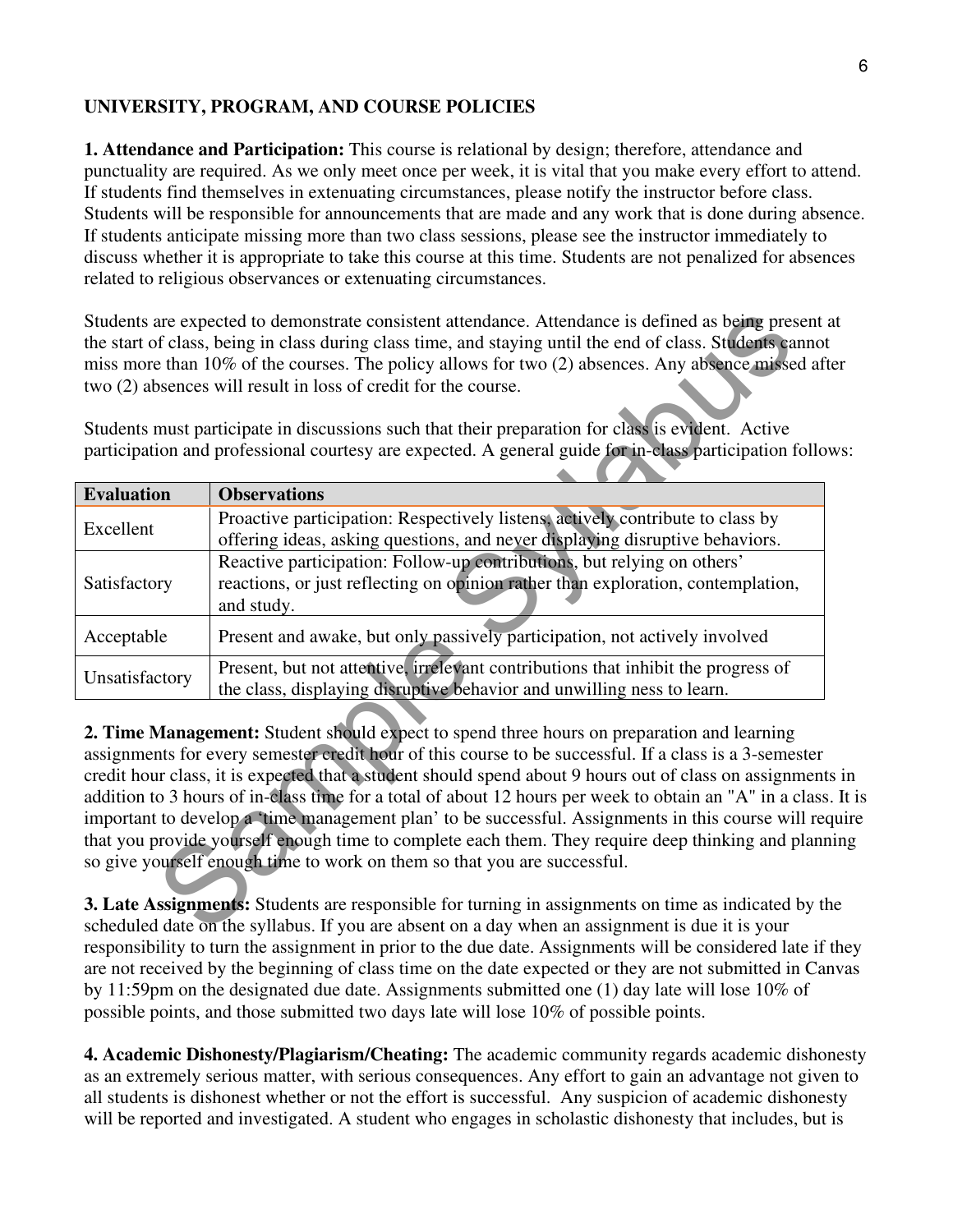not limited to cheating, plagiarism, and collusion will receive an "F" for the course. All persons involved in academic dishonesty will be disciplined in accordance with University regulations and procedures. For complete information see the UTPB Student Code of Conduct.

I expect students to avoid plagiarism; instances of plagiarism in written work will result in failure of the course, regardless of total accumulated points. Please utilize the university resources to educate yourself about what is and is not considered plagiarism. All work submitted for a grade in this course must be your original effort. The work cannot be copied from:

Materials purchased or copied from a pre-made kit A lesson plan, activities or worksheets downloaded from the internet (in part or in whole) Another individual's work (to include any other person's work) Your own work completed for another class Any other copyrighted materials

**5. Confidentiality:** This course provides an introduction to the counseling profession, and students are expected to maintain professional behavior. Professional behavior encompasses respect for privacy and confidentiality, so students are expected to maintain confidentiality. Violation of confidentiality may result in a failing grade for the course and possible dismissal from the program.

plan, activities or worksheets downloaded from the internet (in part or in whole)<br>ndividual's work (to include any other person's work)<br>work campleted for another class<br>reopyrighted materials<br>tentality: This course provide **6. Student Code of Conduct:** Classroom behavior should not interfere with the instructor's ability to conduct a face-to-face or online class or the ability of other students to learn from the instructional program (Code of Student Life). Unacceptable or disruptive behavior will not be tolerated. Students engaging in unacceptable behavior may be instructed to leave the classroom. Inappropriate behavior may result in disciplinary action or referral to the University's Behavioral Intervention Team. Click on UTPB Student Code of Conduct for more information.

**7. Copyright Statement:** Many of the materials that are posted within UTPB courses are protected by copyright law. These materials are only for the use of students enrolled in the course and only for the purpose of the course. They may not be further retained or disseminated.

**8. Course Incomplete/Withdrawal/Grade Appeal**: Students are required to complete the course within the semester they are signed up. Incomplete grades for the course are rarely given, will only be granted if the student provides a valid, documented excuse for not being able to complete the course on time, and has contacted the instructor prior to the scheduled last class to request an extension. The student signs a contract that includes the incomplete course activities and the new due dates. For more information, click on Drops and Withdrawals and Student Grievances/Appeals Process.

**9. Disclaimer & Rights:** Information contained in this syllabus was to the best knowledge of the instructor considered correct and complete when distributed for use in the beginning of the semester. However, the instructor reserves the right, acting within the policies and procedures of UTPB to make changes in the course content or instructional techniques without notice or obligation. The students will be informed about the changes, if any.

**10. Disclosure Statement:** To become an effective counselor, it is important that students understand their own values and beliefs. Some courses in the counseling program will provide opportunities for students to explore their own values and beliefs. Thus, a degree of self-disclosure of personal life experiences or one's thoughts and feelings may be required or encouraged through assignments and classroom experiences.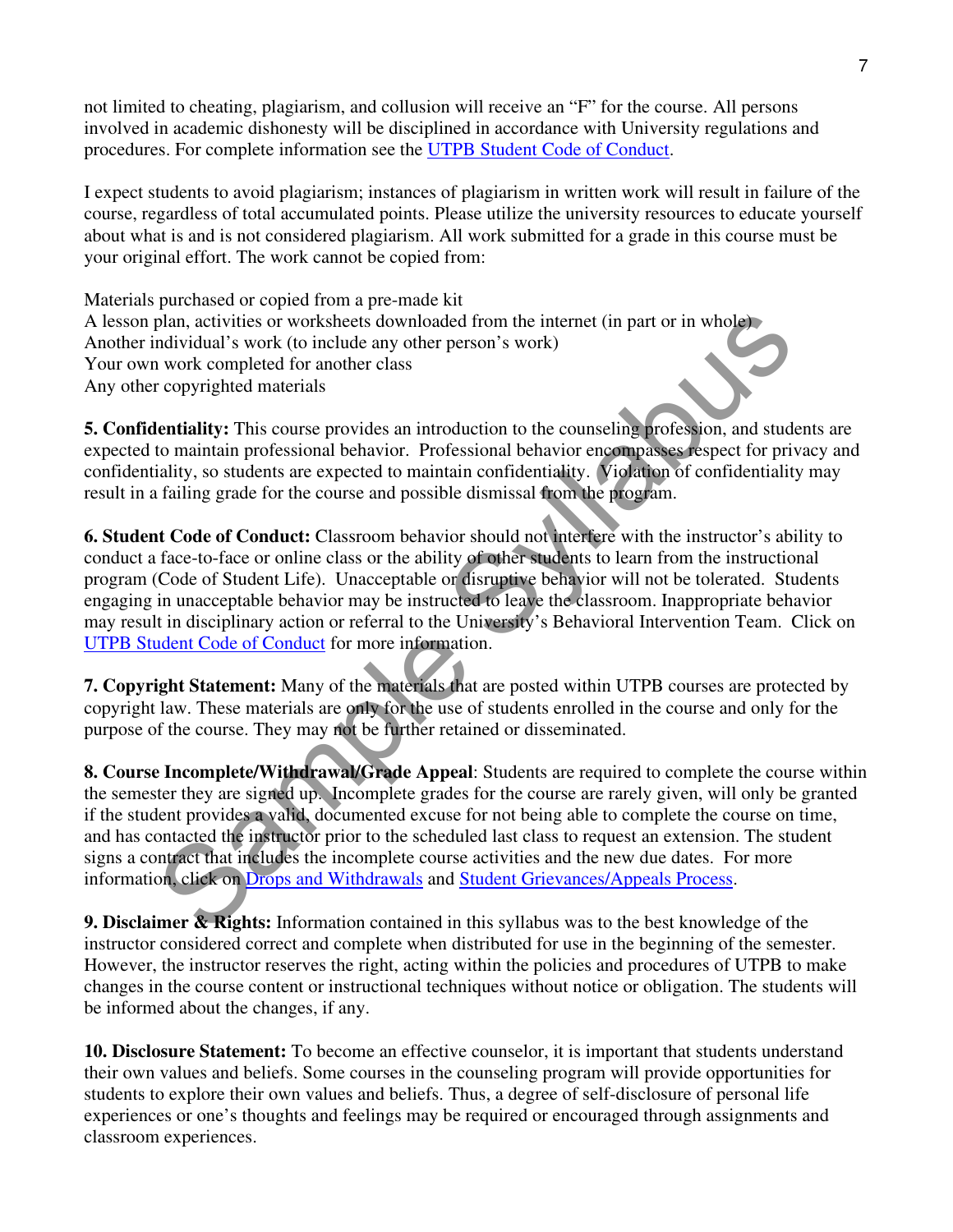In most cases, these disclosures will remain confidential between a student and his or her instructor. However, if a student discloses personal information that is directly relevant to his or her practice as a counselor or that would significantly impact his or her training or ability to adequately progress in the program, the instructor will disclose this information to other counseling psychology faculty. Any disclosure of personal information will be done with the intent of contributing to the student's development as a counselor.

**11. Diversity Statement:** Students in the counseling program will be expected to engage in selfreflection on their attitudes, beliefs, feelings, and personal history. Students will be expected to examine and attempt to resolve any biases to eliminate potential negative impact on their ability to perform the functions of a counselor, including but not limited to providing effective services to individuals, families and groups from cultures and with beliefs different from their own and in accordance with American Counseling Association guidelines.

**12. Drop Policy**: If a student is unable to complete the course, the student may drop the course. Students should refer to the UTPB Academic Calendar to determine the final days to drop/withdrawal from the course. This procedure must be completed by the student through UTPB's Registrar's Office. Failure to do so may result in the student receiving a grade of "F."

**13. Email Accounts:** The instructor will communicate with students by using the automatically generated email provided in the UTPB online system. It is the students' responsibility for maintaining an accurate and functioning email as well as reading their email on a regular basis.

pt to resolve any biases to eliminate potential negative impact on their ability to perform<br>of a counselor, including but not limited to providing effective services to individuals, the<br>max form cultures and with bielefs **14. End-of-Course Evaluation & Instructor Evaluation:** Every student is encouraged to complete an end-of-course evaluation/survey provided by UTPB. During the last few weeks of class, you will receive an announcement through email notifying you that the Course/Instructor Survey is available. You may follow the link in the email to complete the survey using the same credentials to access your courses here. When entering the emailed Survey link you will see a list of surveys for you to complete. Another way to find End-of-Course Evaluations is through you my.utpb.edu account  $>$  My Surveys  $\&$ Evaluations are on the first page after you login. The survey is anonymous and your responses are confidential. Your feedback is critical to us and to your instructor as we strive to improve our offerings, and our support of you, the students.

**15. Fitness to Practice:** Counseling students are expected to follow the current American Counseling Association's Code of Ethics. Students are also expected to demonstrate professional behavior congruent with the Multicultural and Social Justice Counseling Competencies.

**16. Tracking:** The Canvas learning management systems have a tracking features. Statistics are collected that quantifies how often and when students are active in the course and provides information if the student has accessed different pages of the course.

## **COMMUNICATION, GRADING, AND FEEDBACK**

Please feel free to ask me questions about course assignments and content at any time. For a quicker response, please email me at shim\_j@utpb.edu. I consistently read my email throughout the week and will respond to you within 24-36 hours. I will not be available during the weekend so look ahead at the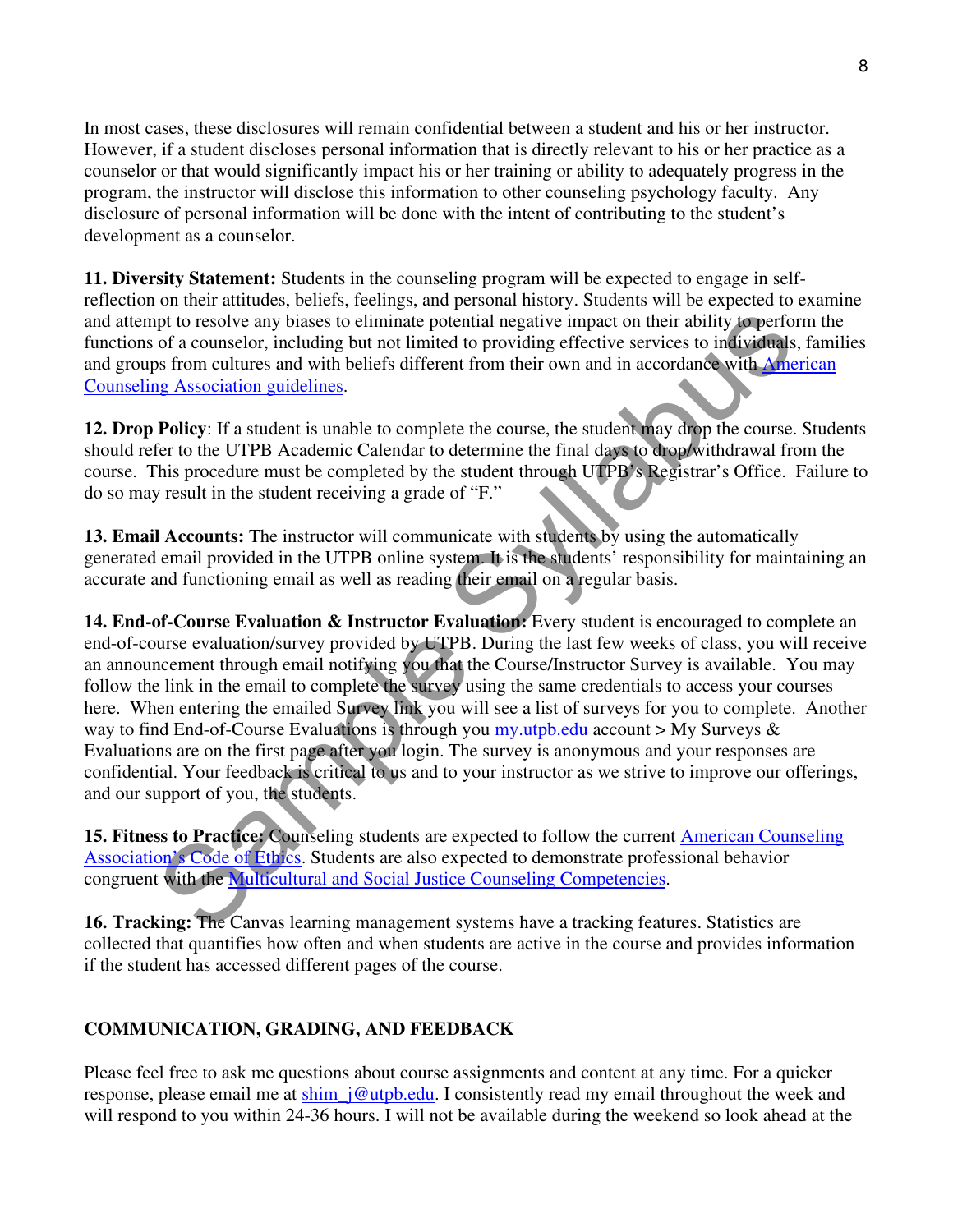assignments and ask the questions you may need answered. If you have individual questions regarding you specifically, please come see me during office hours, or schedule an appointment, or email me.

I will return graded assignments to students within two weeks of the due date. I will provide individual feedback on your performance through written feedback on hard copies of assignments that you turn in to me or via Canvas grade comments section.

#### **STUDENTS WITH DISABILITIES**

ersity of Texas of the Permian Basin in compliance with the Americans with Disabilities<br>on 504 of the Rehabilitation Act provides "reasonable accommodation for this connect must<br>consider with official documentation in the The University of Texas of the Permian Basin in compliance with the Americans with Disabilities Act and Section 504 of the Rehabilitation Act provides "reasonable accommodations" to students with disabilities. Any student with a disability who is requesting an accommodation for this course must provide the instructor with official documentation in the form of a letter from the ADA Officer for Students. Only those students who have officially documented a need for an accommodation will have their request honored. \*\*Adapted from UTSA ADA syllabus statement. \*\*

ADA Officer for Students: Mr. Paul Leverington Address: Mesa Building 4243 Voice Telephone: 432-552-4696 Email: ada@utpb.edu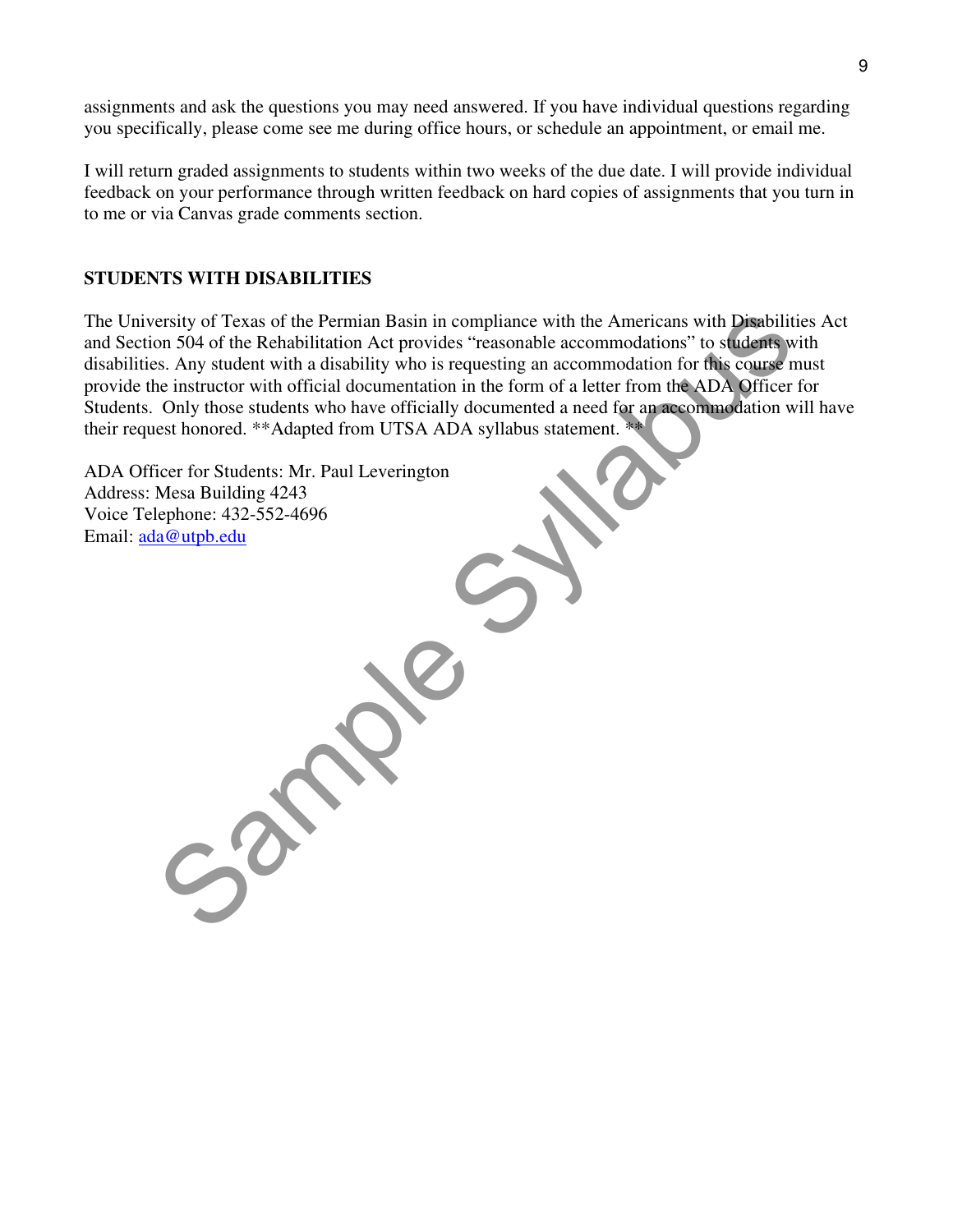## **THE COLLEGE OF EDUCATION (COE) AT UTPB**

#### **COE Vision Statement**

The College of Education strives to create a community of life-long learners who actively reflect on the impact of their values, attitudes, beliefs, and practices.

#### **COE Mission Statement**

The College of Education prepares pre-service and professional educators who are proactive in nurturing the life-long development of all learners. This mission will be accomplished by:

- 1. Facilitating the acquisition of necessary knowledge, skills, and dispositions<br>2. Cultivating the value of diversity
- 2. Cultivating the value of diversity
- 3. Encouraging collaborative inquiry, innovation, and research
- 4. Promoting collegiality and service in schools and communities
- 5. Integrating technology into practice
- 6. Providing opportunities for professional growth
- 7. Influencing educational practices and policies at the local, state, and national level

#### **Counseling Program Mission**

The mission of the University of Texas of the Permian Basin's Counseling Program is to prepare competent professional counselors who demonstrate the counseling identity, knowledge, skills, and disposition necessary to support a culturally diverse society.

#### **TableContents**

## **Overview of Counseling Program Objectives**

ing development of all learners. This mission will be accomplished by:<br>
acilitating the acquisition of necessary knowledge, skills, and dispositions<br>
acilitating the value of diversity<br>
accompanies accompanies are accompan Graduates of the UTPB counseling program will acquire knowledge in the areas of ethical, legal and professional issues in counseling, as well as social and cultural foundations, human growth and development, career development, helping relationships, group work, appraisal, and research and program evaluation. Graduates will also obtain a strong understanding of diversity issues and be able to address the needs of a progressively growing diverse population.

# **PROFESSIONAL COMPETENCIES**

# **CACREP Standards**

#### Common Core

- F3a Theories of individual and family development across the lifespan
- F3b Theories of learning
- F3d Theories and etiology of addictions and addictive behaviors
- F3e Biological, neurological, and physiological factors that affect human development, functioning, and behavior
- F3f Systemic and environmental factors that affect human development, functioning, and behavior
- F3g Effects of crisis, disasters, and trauma on diverse individuals across the lifespan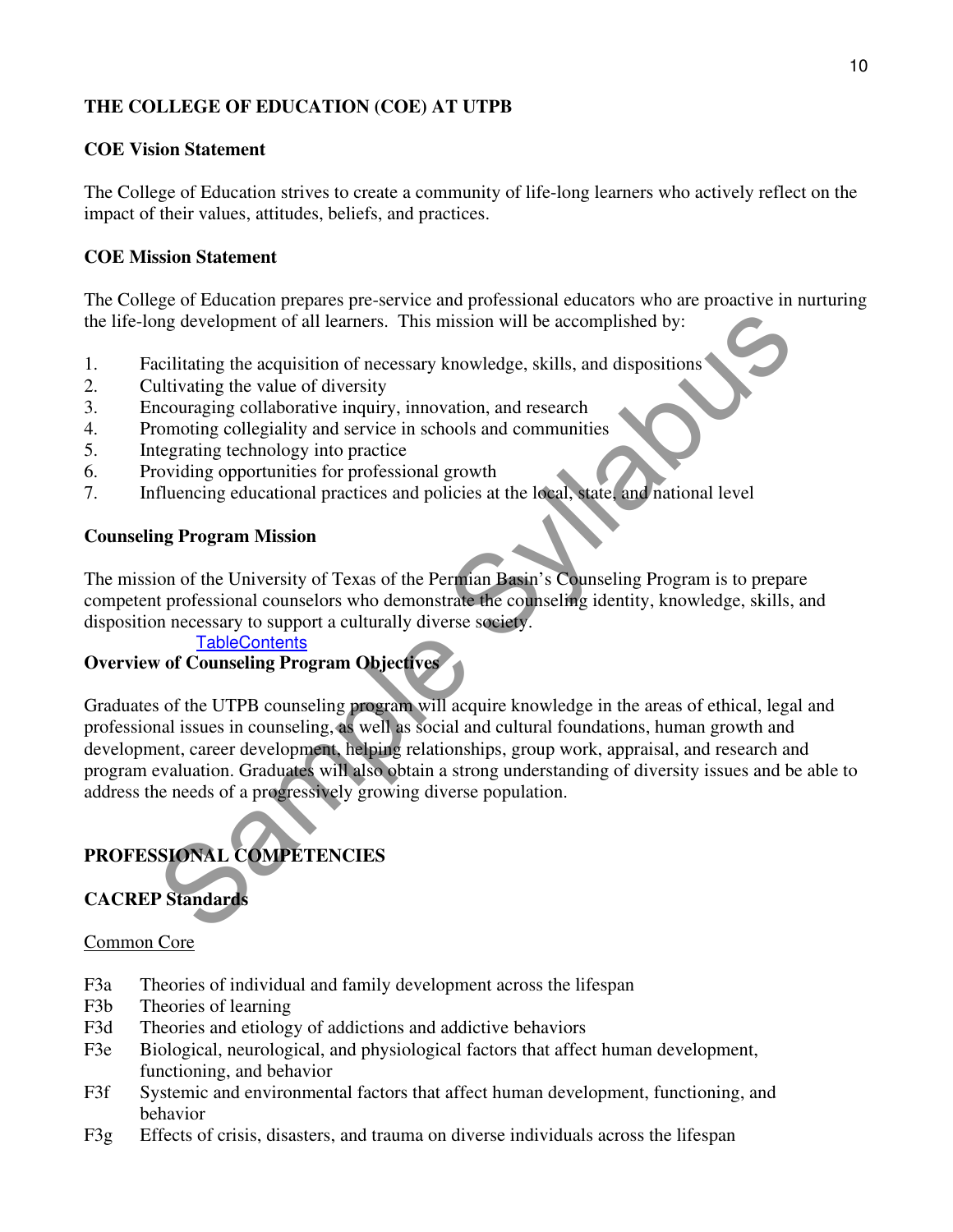- F3h A general framework for understanding differing abilities and strategies for differentiated interventions
- F3i Ethical and culturally relevant strategies for promoting resilience and optimum development and wellness across the lifespan

### Clinical Mental Health Counseling

- C1d Neurobiological and medical foundations and etiology of addictions and co-occurring disorders
- C2f Impact of crisis and trauma on individuals with mental health diagnoses

## School Counseling

- ourseling<br>
haracteristics, risk factors, and warning signs of students at risk for mental health and<br>
chavior disorders<br>
evelopment of school counseling program mission statements and objectives<br>
se of developmentally appr G2c Characteristics, risk factors, and warning signs of students at risk for mental health and behavioral disorders
- G3a Development of school counseling program mission statements and objectives
- G3e Use of developmentally appropriate career counseling interventions and assessments

## **Texas Education Agency (TEA) School Counselor Standards**

## Standard I. Learner-Centered Knowledge

- I8 Learners' developmental characteristics and needs and their relevance to educational and career choices
- I10 The characteristics and educational needs of special populations
- I11 Techniques and behavioral interventions to assist teachers with classroom management

# Standard IV. Learner-Centered Equity and Excellence for All Learners

IV5 Understand how environment and behavior may impact or influence individual learners

#### **CACREP Standards (The Council for Accreditation of Counseling & Related Educational Program) for Common Core Curricular Experiences and Student Learning Outcomes**

CACREP Section 2-F-3-a. Theories of individual and family development across the lifespan CACREP Section 2-F-3-b. Theories of learning

CACREP Section 2-F-3-c. Theories of normal and abnormal personality development

CACREP Section 2-F-3-e. Biological, neurological, and physiological factors that affect human development, functioning, and behavior

CACREP Section 2-F-3-f. Systemic and environmental factors that affect human development, functioning, and behavior

CACREP Section 2-F-3-g. Effects of crisis, disasters, and trauma on diverse individuals across the lifespan

CACREP Section 2-F-3-h. A general framework for understanding differing abilities and strategies for differentiated interventions

CACREP Section 2-F-3-i. Ethical and culturally relevant strategies for promoting resilience and optimum development and wellness across the lifespan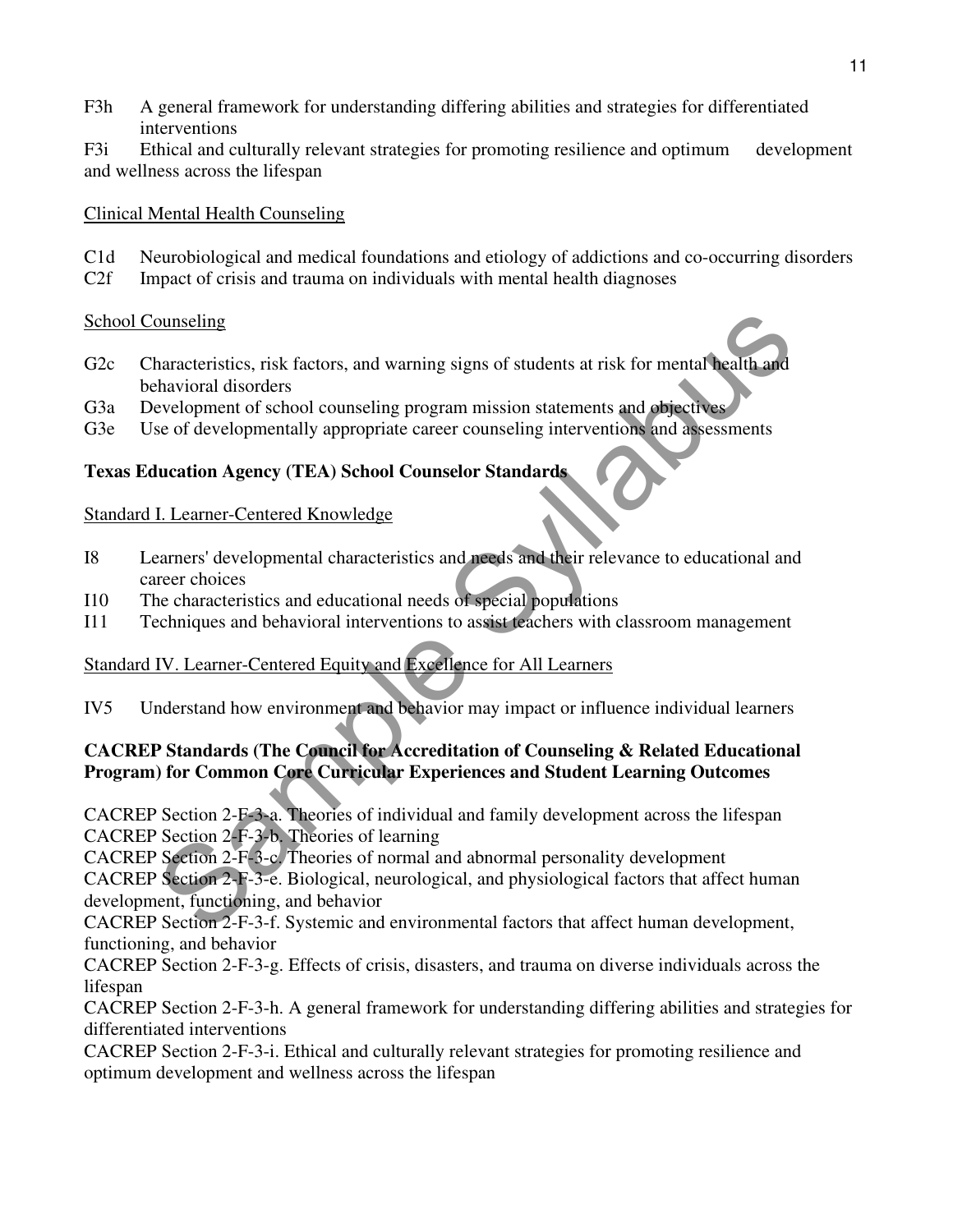#### Student Learning Outcomes for Common Core Curricular Experiences

2-F-3-a: The student will demonstrate knowledge of theories of individual and family development by successfully completing a milestones chart depicting theories of development (e.g., Erikson) for use in practice as a professional school counselor or licensed professional counselor (see rubric).

2-F-3-b: The student will demonstrate knowledge of theories of learning by successfully completing a milestones chart depicting learning theories (e.g., Piaget, Vygotsky, Sternberg) for use in practice as a professional school counselor or licensed professional counselor (see rubric).

2-F-3-c. The student will demonstrate knowledge of theories of normal and abnormal personality development by successfully passing midterm and final examinations with a score of 77% or above. 2-F-3-e: The student will demonstrate knowledge of the biological, neurological, and physiological factors that affect human development, functioning, and behavior by successfully passing midterm and final examinations with a score of 77% or above and by completing the developmental case conceptualization paper.

neut by successfully passing midterm and final examinations with a score of 77% or about<br>the student will demonstrate knowledge of the biological, neurological, and physiopogical<br>at affect human development, functioning, a 2-F-3-f: Students will demonstrate knowledge of the systemic and environmental factors that affect human development, functioning, and behavior by successfully passing midterm and final examinations with a score of 77% or above and by completing the developmental case conceptualization paper. 2-F-3-g: Students will demonstrate knowledge of the effects of crisis, disasters, and trauma on diverse individuals across the lifespan by successfully passing midterm and final examinations with a score of 77% of above.

2-F-5-h: The student will develop a general framework for understanding differing abilities and strategies for differentiated interventions by successfully developing the milestones chart (see rubric) and completing the developmental case conceptualization paper (see rubric).

2-F-5-i. Students will demonstrate knowledge of ethical and culturally relevant strategies for promoting resilience and optimum development and wellness across the lifespan by successfully completing the developmental case conceptualization paper (see rubric).

## **TExES Competencies Covered in this Course**

#### Domain I – Understanding Students

Competency 001 (Human Development) – Understands processes of human development and applies this knowledge to provide a developmental guidance program, including counseling services, that meets the needs of all students

Competency 002 (Student Diversity) – Understands human diversity and applies this knowledge to ensure that the developmental guidance and counseling program is responsive to all students

Competency 003 (Factors Affecting Students) – Understands factors that may affect students' ability to achieve their potential

Domain II – Planning and Implementing the Developmental Guidance and Counseling Program Competency 004 (Program Management) – Understands how to plan, implement, and evaluate a developmental guidance and counseling program that promotes all students' success

Competency 005 (Developmental Guidance Program) – Knows how to provide a comprehensive developmental guidance program for students' personal growth and development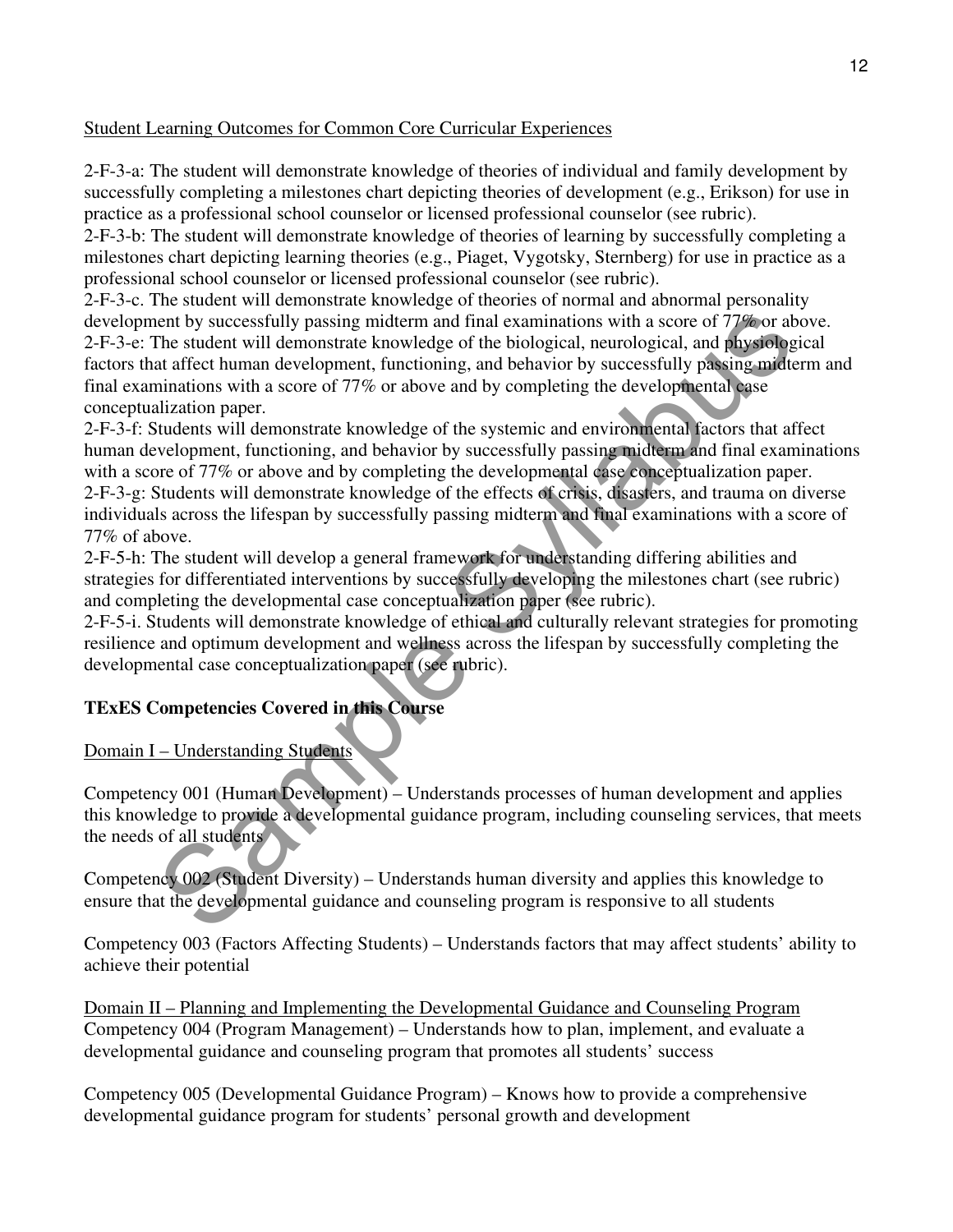Competency 006 (Counseling) – Understands how to provide effective counseling services to individuals and small groups

Competency 007 (Assessment) – Understands principles of assessment and is able to use assessment results to identify students' strengths and needs, monitor progress, and engage in planning to promote school success

#### Domain III – Collaboration, Consultation, and Professionalism

Competency 008 (Collaboration with Families) – Knows how to communicate effectively with families and establish collaborative relationships that enhance work with students

lish collaborative relationships that enhance work with students<br>ney 009 (Collaboration with Others in the School and Community) – Understands how<br>tively with other professionals and with community members to promote chan Competency 009 (Collaboration with Others in the School and Community) – Understands how to work collaboratively with other professionals and with community members to promote change and to facilitate student learning

Competency 010 (Professionalism) – Understands and complies with ethical, legal, and professional standards relevant to the profession

## **Learning Outcomes for Teacher Candidates, Other School- and Community-Based Professionals**

Based on current NCATE standards, the faculty expects that candidates will:

- 1. Demonstrate thorough content knowledge within their respective teaching/practice field as outlined in professional, state, or institutional standards and as evidenced by successful passage of certification/licensure exams (1e).
- 2. Acquire skills to collect and analyze data from multiple sources as a means for monitoring, assessing, and modifying developmentally appropriate individual learning/ intervention plans(1ef).
- 3. Engage in ongoing profession growth and development by critiquing work, assessing personal strengths and areas of improvement, implementing self-improvement plans, and reflecting on student outcomes within the context learning or interventions (1e, 1f, 1g).
- 4. Incorporate technology in planning and delivering instructional or professional services (1e).
- 5. Create an appropriate, caring, and positive learning or therapeutic environment, and use appropriate teaching/counseling processes and practices to integrate theory and practice.(1f, 1g).
- 6. Apply knowledge and skills within professional domains while considering individual developmental levels (4a).
- 7. Acknowledge diversity when planning and delivering instruction or professional services by recognizing prior individual experiences, environmental influences, and cultural contexts (3c).
- 8. Communicate and collaborate with all stakeholders and assume leadership roles in the community (1g, 3b, 3c).

## **Candidate Proficiencies**

## *NCATE Objectives*

Identify tenets of the major developmental theories (K1, K3, S1, S3, S7, D1, D5). Apply developmental theories in educational or practice settings to improve student outcomes (K2, K3, K7, S1, S2, S3, S4, D1, D3, D4)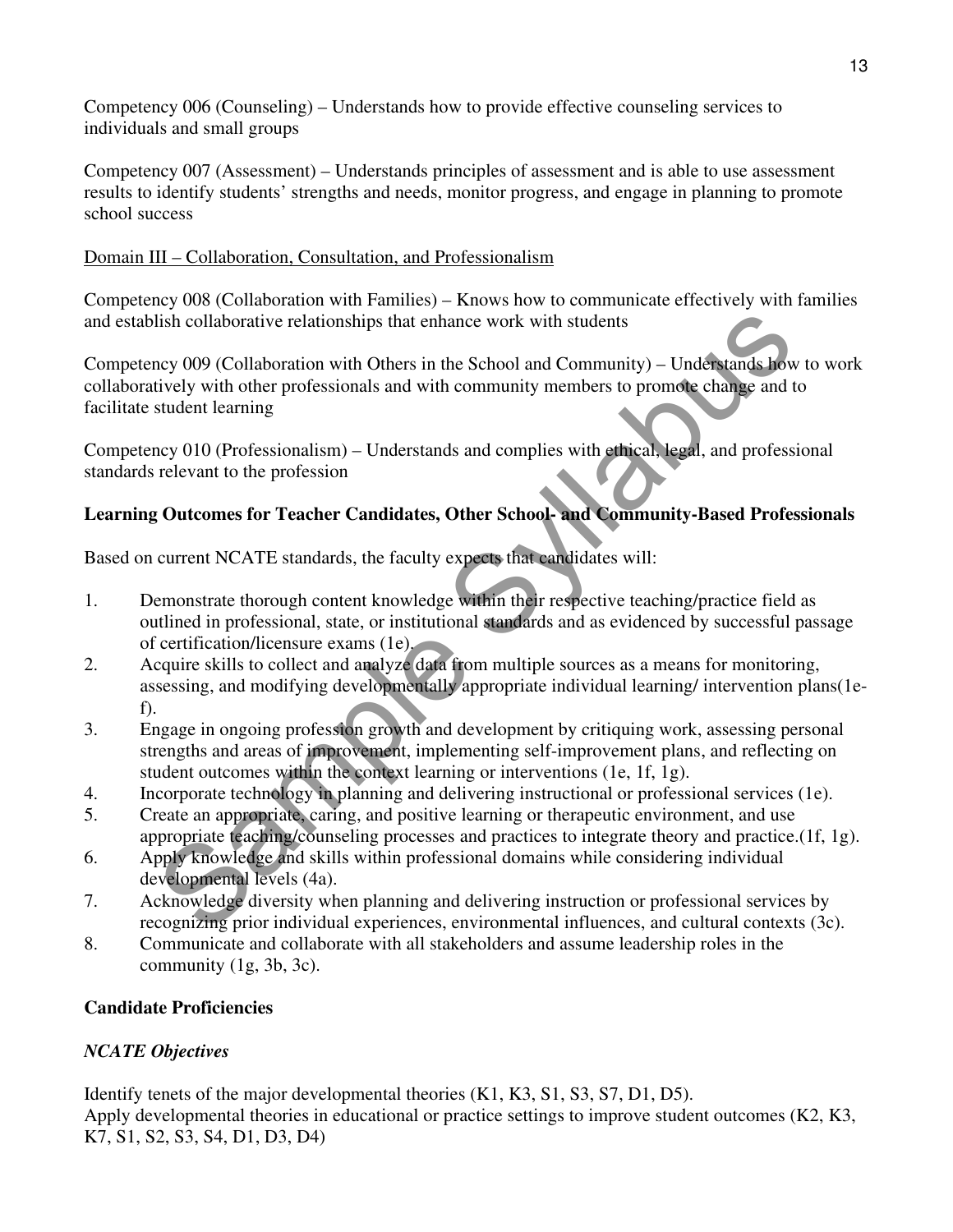Understand legal and ethical issues related to the field of counseling (K9, S11, D7). Explain the importance of integrating theory and research in counseling practice (K6, S6, D8).

## *Knowledge (K)*

Our candidates will exhibit knowledge and understand the impact on teaching and student learning:

- 1. Theoretical perspectives of the profession (K1)
- 2. The content, processes, and practices appropriate for their students (K2)
- 3. Child and adolescent development (K3)
- 4. Diversity (K4)
- 5. Technology (K5)
- 6. Planning and assessment (K6)
- 7. The learning environment and classroom management (K7)
- 8. Collaboration (K8)
- 9. Legal and ethical issues related to education (K9)

#### *Skills (S)*

Our candidates will be able to:

- 1. Select appropriate content for use in lesson planning and practice delivery (S1)
- 2. Apply best practices to promote learning in all students (S2)
- iversity (K4)<br>
cehenology (K5)<br>
cehenology (K5)<br>
ananing and assessment (K6)<br>
le larming environment and classroom management (K7)<br>
bellaboration (K8)<br>
egal and ethical issues related to education (K9)<br>
egal and ethical is 3. Use knowledge of child & adolescent development to direct teaching or intervention strategies- (S3)
- 4. Select from an array of techniques to meet the needs of diverse learners (S4)
- 5. Integrate the use of technology into the learning environment (S5)
- 6. Use appropriate assessments to measure students' developmental progress (S6)
- 7. Develop an appropriate learning environment (S7)
- 8. Apply classroom management techniques (S8)
- 9. Communicate with all members of the educational community, including students, families, other educators, administration, community members (S9)
- 10. Reflect on their professional performance in order to improve their professional effectiveness (S10)
- 11. Employ ethical and legal standards in education (S11)

## *Dispositions (D)*

Our candidates will demonstrate a/an:

- 1. Respect for themselves and a positive regard for others (D1)
- 2. Passionate nature about learning (D2)
- 3. Belief in the value of a learner-centered instruction or interventions (D3)
- 4. Dedication to providing a safe and supportive learning environment (D4)
- 5. Acknowledgement of and respect for the fact people are shaped by their cultures (D5)
- 6. Commitment to clear and accurate communication (D6)
- 7. Professional and ethical attitude (D7)
- 8. Desire to keep current on educational research and practice (D8)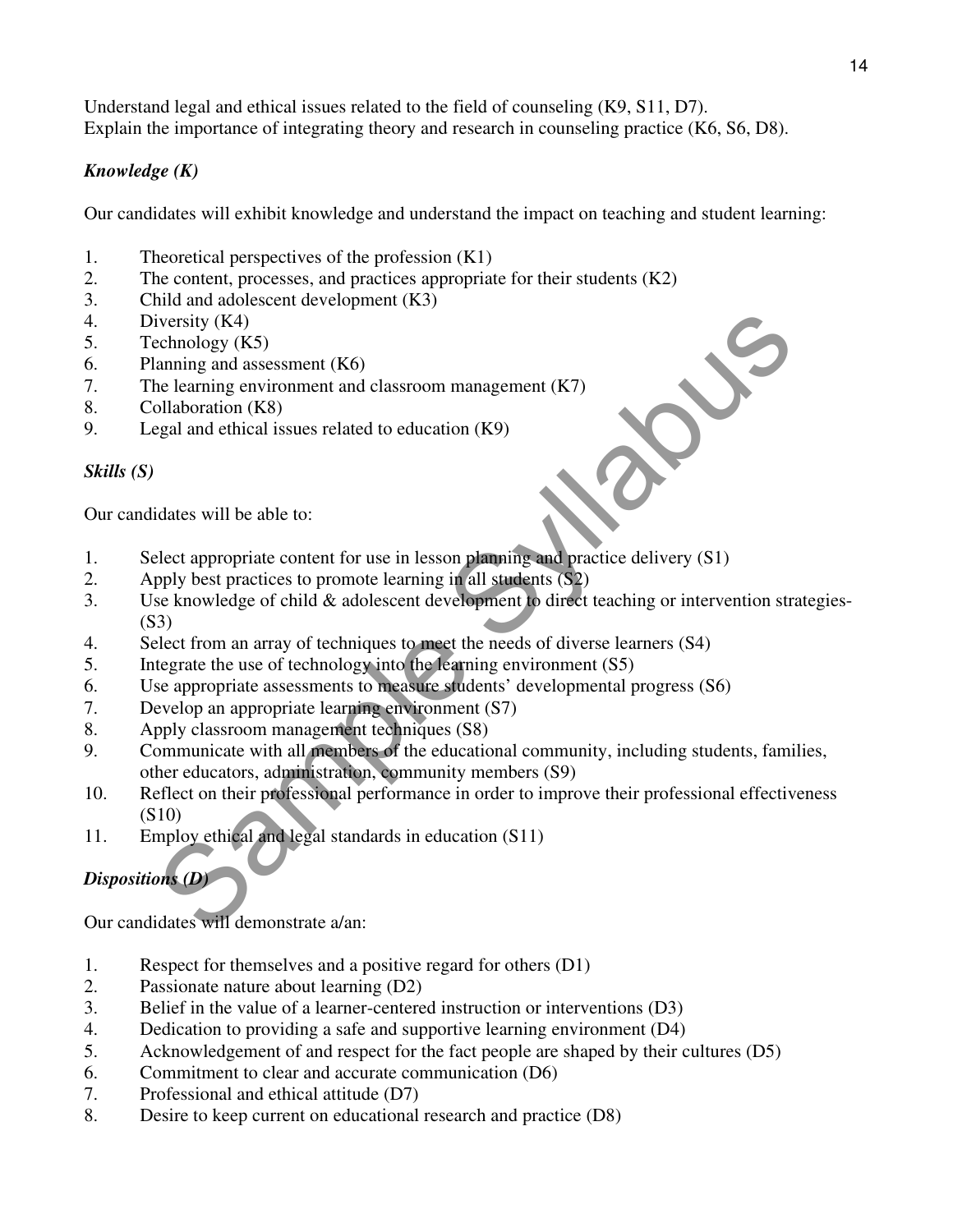#### *Diversity Proficiencies*

Candidates will consider and respect each student's unique cultural influences by:

- 1. Instilling awareness of diversity for implementing inclusive instruction
- 2. Incorporating the diverse nature of learning and teaching as exemplified in the global community
- 3. Modeling critical global thinking through coursework
- 4. Conceptualizing diversity experiences from a variety of perspectives in order to:
	- a. Strive for social justice, equality, and equity for all learners
	- b. Continue the process of self-growth, narrowing the student achievement gap in our nation
	- c. Empower all learners as citizens in a global society

Empower all learners as citizens in a global society<br>Sample Syllabus Society